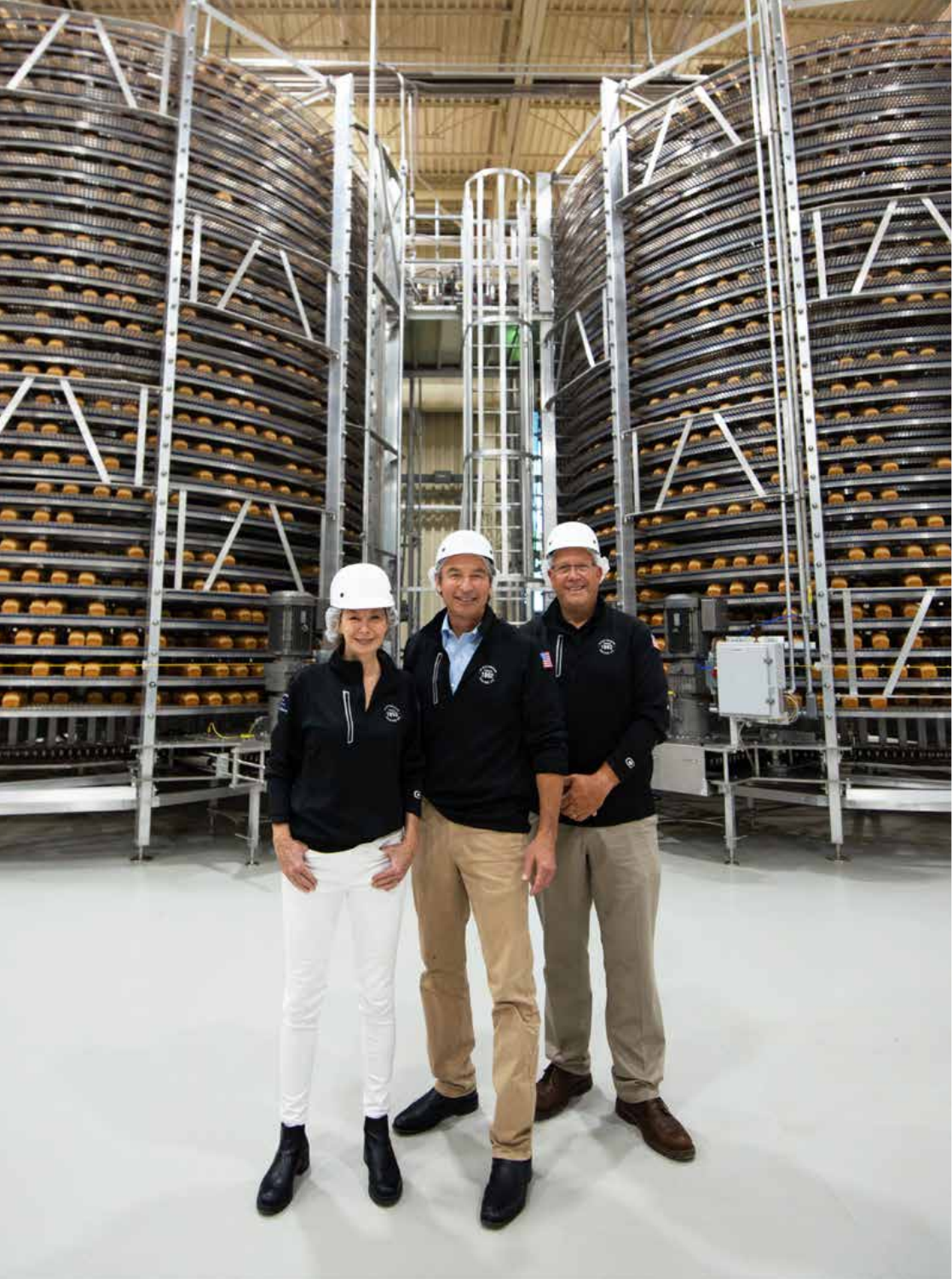# Another Historic **Milestone**

Klosterman Baking's newest bakery in Kentucky provides the much-needed resources to better serve its burgeoning base of regional and national customers.

#### *by Dan Malovany*

at Klos<br>ery and<br>Midwe<br>totally<br>more th Actions speak louder than words. That's especially true at Klosterman Baking Co., Cincinnati's hometown bakery and one of the largest family-owned bakeries in the Midwest. While it's easy to talk a good game, it takes a totally different mindset to execute a better plan for more than a century.

"Besides 127 years of baking history and knowledge, we believe our relentless pursuit of exceptional customer service is what has helped us become one of America's most trusted wholesale baking companies," explained Kim Klosterman, chairman and CEO. "What does that mean for our customers? It means we are transparent, responsive and reliable. We practice proactive communication, and the entire team has a 'make it happen' attitude because the customer's experience is everything to our success."

Execution comes from a mission that's unequivocal. For Klosterman, it's to enhance the dining experience of today's family. And despite all the changes in the industry over the years, that goal hasn't wavered since 1892.

"The keys to success really lie with the customer. Our customers' needs evolve as their consumers' tastes change, as well as how those changes shape dining experiences," noted Chip Klosterman, president. "Like our customers, we also have to adapt to these evolutions. We're not really in the baking industry. We like to say we're in the service industry. With this mindset, every member of our team inherently listens to our customers continually, allowing us to naturally adapt to the changes in the market over time."

Today, more than 1,000 employees work at seven bakeries and 11 distribution centers that deliver fresh breads, rolls and a variety of other baked goods to more than 4,000 restaurants, institutions and retail outlets. Those products are distributed in its core markets of Ohio, Kentucky and Indiana as well as to Michigan in the north, Pennsylvania to the east, and Tennessee to the south. Moreover, Klosterman ships frozen baked goods to all 50 states through partnerships with many of the nation's major foodservice distributors.

In addition to developing signature restaurant items and offering popular white and whole wheat retail sandwich breads, the bakery's diversified portfolio of more than 400 products includes artisan, organic and flatbread options, as well as branded classics such as its Klosterman Dark Rye bread and Rich 'n Good Honey hamburger and hot dog buns. "Our team works hard each day to meet and exceed our customers' and consumers' expectations," Ms. Klosterman said. "We mean it when we say we have a 100% customer satisfaction goal, and we do everything we can to make sure we meet that commitment."

To ensure that commitment going forward, the company recognized it needed to add capacity a few years (From left) Kim Klosterman, chairman and CEO; Chip Klosterman, president, and Kevin Stevens, vice-president of operations, ensure the family-owned company is positioned to meet its customers' needs with the opening of the new Boone County, KY, bakery. Photos by Donald Phelps Photography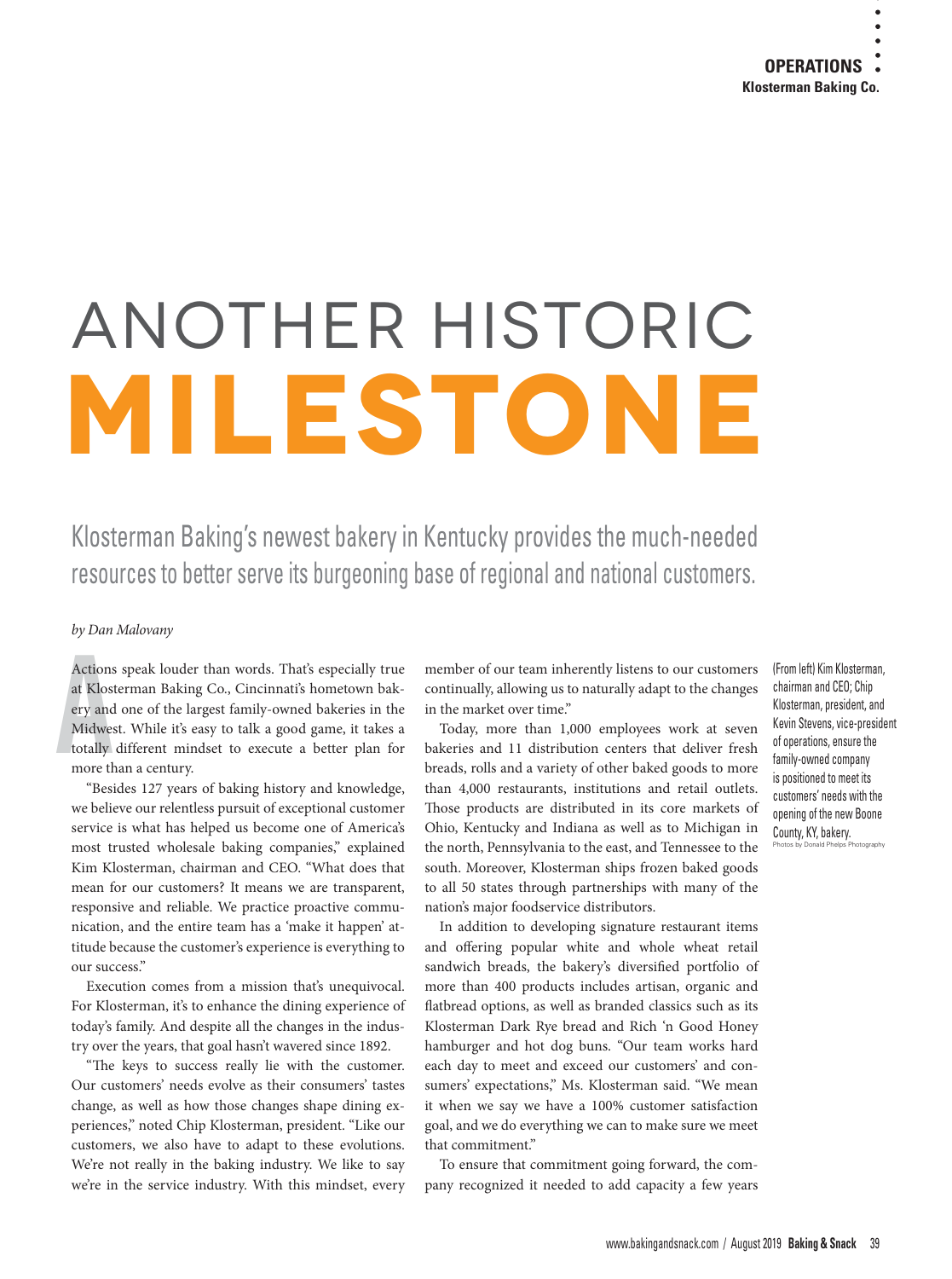

Three 140,000-lb flour silos serve current production needs, although there's room to add more for the future.

ago. "The bakery expansion came in response to recent years of success and consistent growth in our product sales," Mr. Klosterman said. "Our initial goals were to help increase capacity for our current spectrum of products as well as adding in new production capabilities to expand Klosterman's portfolio of product offerings all while extending our footprint to the South to better serve clients in that region."

In its typical fashion, the company quickly got to work on its action plan. After purchasing a former conveyor manufacturing facility in Boone County, KY, it submitted purchase orders for equipment in March 2018, began installing equipment toward the end of the year and started turning out hot dog buns on the first day of production in January of this year.

The 190,000-sq-ft bakery now houses three lines, including a high-speed bread, bun and donut line. Overall, the bread line cranks out 15 varieties of sandwich breads at a rate of up to 180 loaves a minute and 14 types of hamburger and hot dog buns at up to 5,400 doz pieces per hour, according to Kevin Stevens, vice-president of operations.

"This bakery was designed to be a work horse with long runs of high-tonnage volume, but flexibility was added to accommodate future customer requests like toppings on products, split tops, shine and steam capabilities," Mr. Stevens said. "This is a very high-capacity facility that's built for tomorrow, but despite its high speeds, it's very versatile with state-of-the-art robotics and other systems that reduce heavy lifting."

Ramping up the Boone County bakery also created a positive ripple effect across the entire operation. "This plant was able to give relief to two of our other plants

"We're not really in the baking industry. We like to say we're in the service industry." Chip Klosterman, Klosterman Baking Co.

that feed high-speed retail bread and bun products into our system," Mr. Stevens added. "By taking on retail capacity, that allows other bakeries to add more restaurant-style products and enhance their capacity at the same time."

#### **Legendary innovation**

Product development has always been a part of Klosterman's DNA. "We're very proud of our service, but also we're proud of our creativity," Ms. Klosterman recalled. "We come from a long line of people with interesting, creative thoughts. We think outside of the box and always have. Those two things make us really unique."

Throughout its storied history, the bakery has made many "firsts" in the Cincinnati area, such as the first sliced bread, brown 'n serve rolls, hamburger buns, Coney buns and buns packaged in plastic wrap. After seeing half-loaves in Europe more than a decade ago, Klosterman even rolled out 12-oz half-loaf breads that have seen a resurgence in popularity over the past two years as companies cater to smaller families and single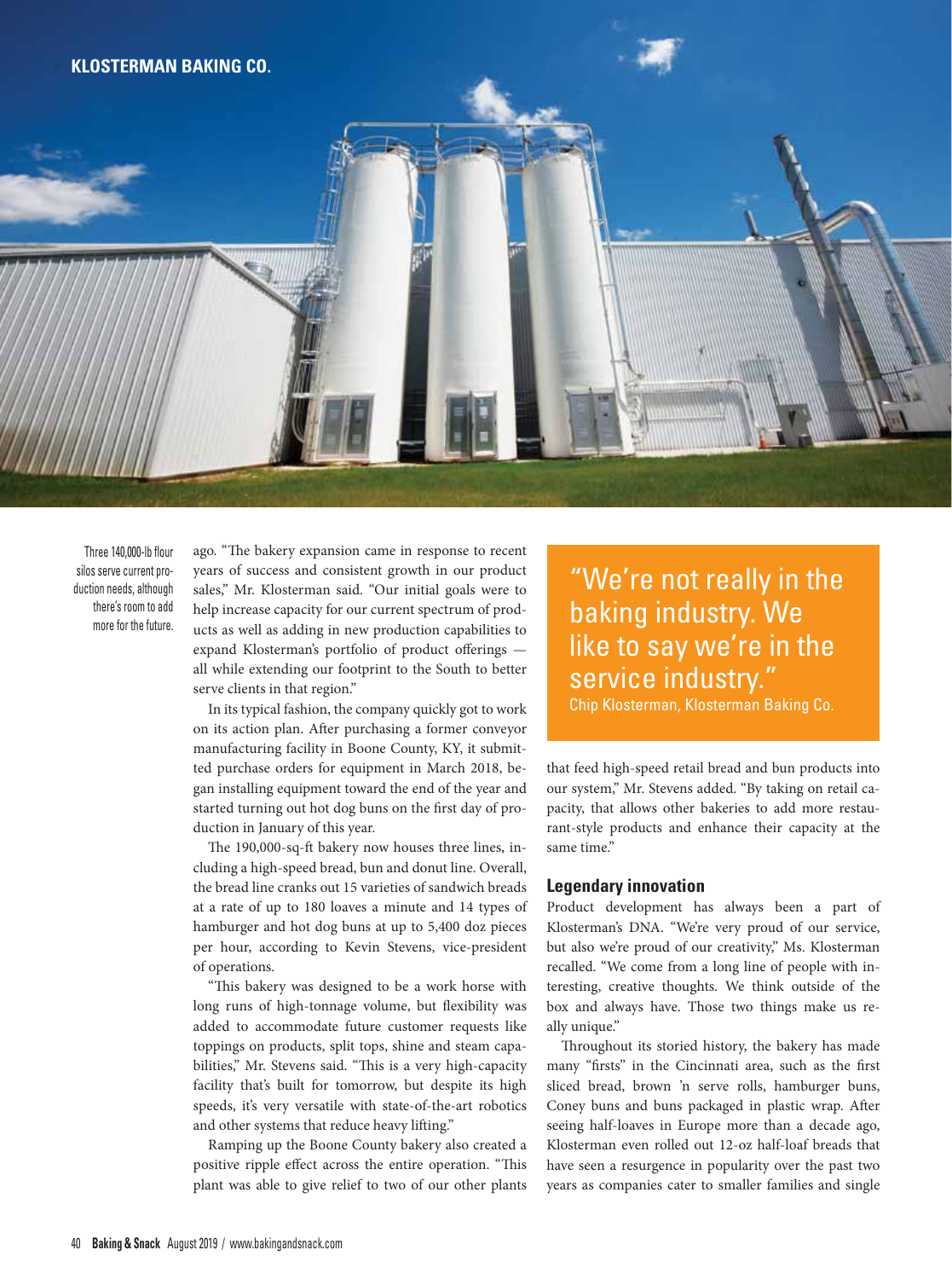#### **KLOSTERMAN BAKING CO.**



households. "We started our half-loaf in the 1990s and reintroduced it again in 2009," Ms. Klosterman said. "We were a little early in the first round, but our timing was right the second time around."

The company also rolled out some of the first commercial flatbreads and sandwich thins in the country. R&D is an ongoing endeavor, Mr. Klosterman said, especially in serving the foodservice channel. "Our quick response to customer needs has opened doors for the company by way of product development opportunities," he noted. "Because we are a private, family-owned business, we are able to more easily respond to customer requests and align with our customers' interests and brand development."

To build the Klosterman brand from a retail packaging perspective, the company focuses on partnerships with organizations that focus on families. Not surprisingly, the bakery is a long-time partner with the

Freshly baked loaves come out of the oven in six-strap pans at a rate of up to 180 per minute.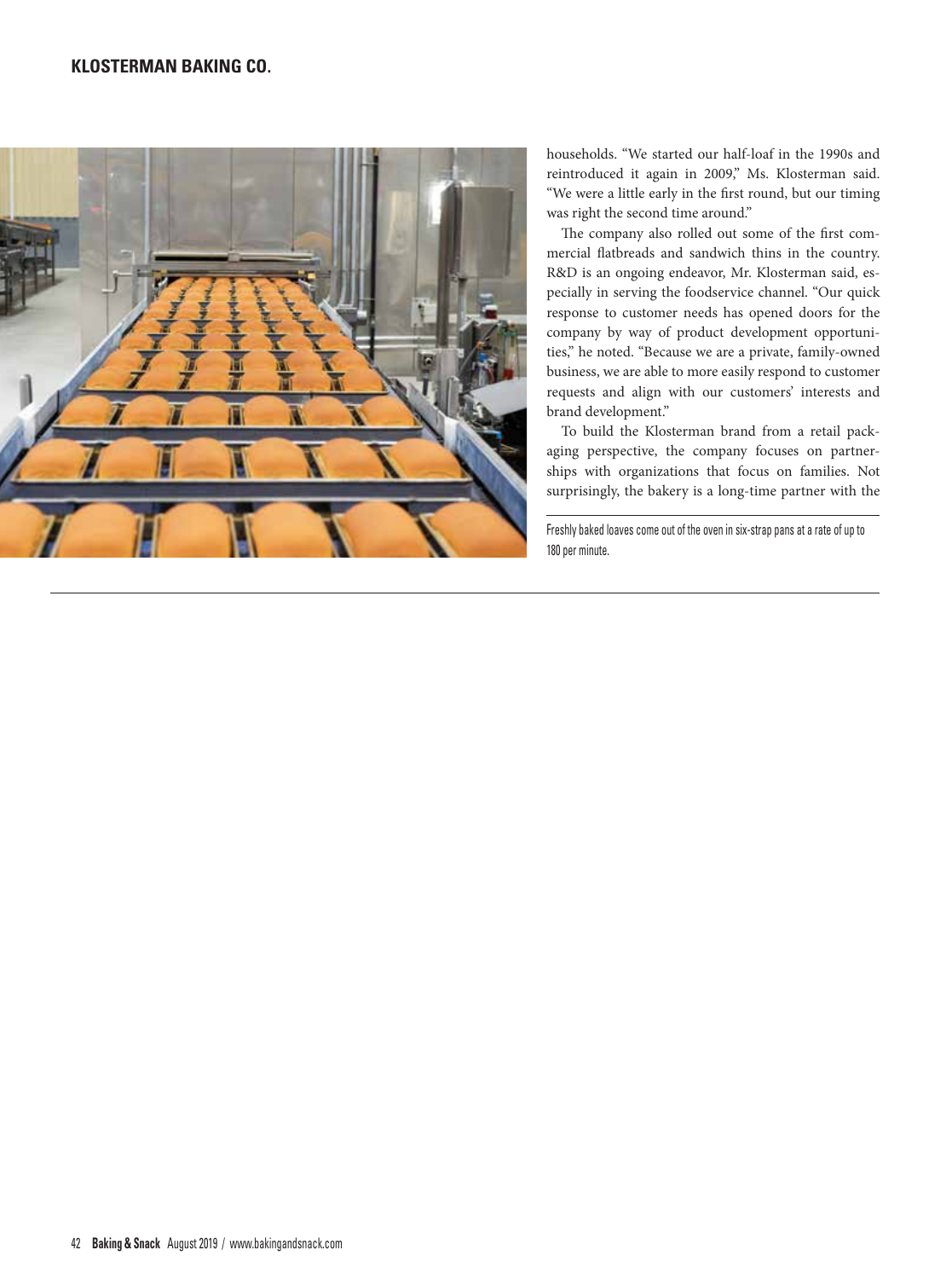

Klosterman produces a variety of donuts on a high-volume line at its new Kentucky bakery.

Cincinnati Reds, promoting Family Sundays with 24-oz 100% Whole Wheat Bread, according to Amy Schmitz, director of marketing.

The 2019 marketing program includes promoting membership at the Cincinnati Zoo, discount admission to Kings Island amusement park, single game tickets for FC Cincinnati soccer, a Beach Waterpark giveaway and 50% off adoption fees from the Society for the Prevention of Cruelty to Animals. "This initiative has really ramped up over the last few years as we have seen the power of these partnerships at work," Ms. Schmitz said. "It started with a promotional strip on a bag and now it has grown beyond just the packaging. Each of these partnerships is a golden opportunity for social media for the partner and our company."

Klosterman also teams up with several not-for-profit organizations. "We've found a way to blend our brand with the nonprofit's brand on retail packaging so they stand out on store shelves and allow an opportunity to offer prime real estate for the partner's messaging," Ms. Schmitz observed. "In a sense, it's almost like a scaleddown billboard."

For Klosterman, she added, family is synonymous with community. "Consumers want to feel a sense of community, even when it comes to what bread they're purchasing at the grocery store each week," Ms. Schmitz explained. "They want to feel they are a part of something." She added that mobile devices,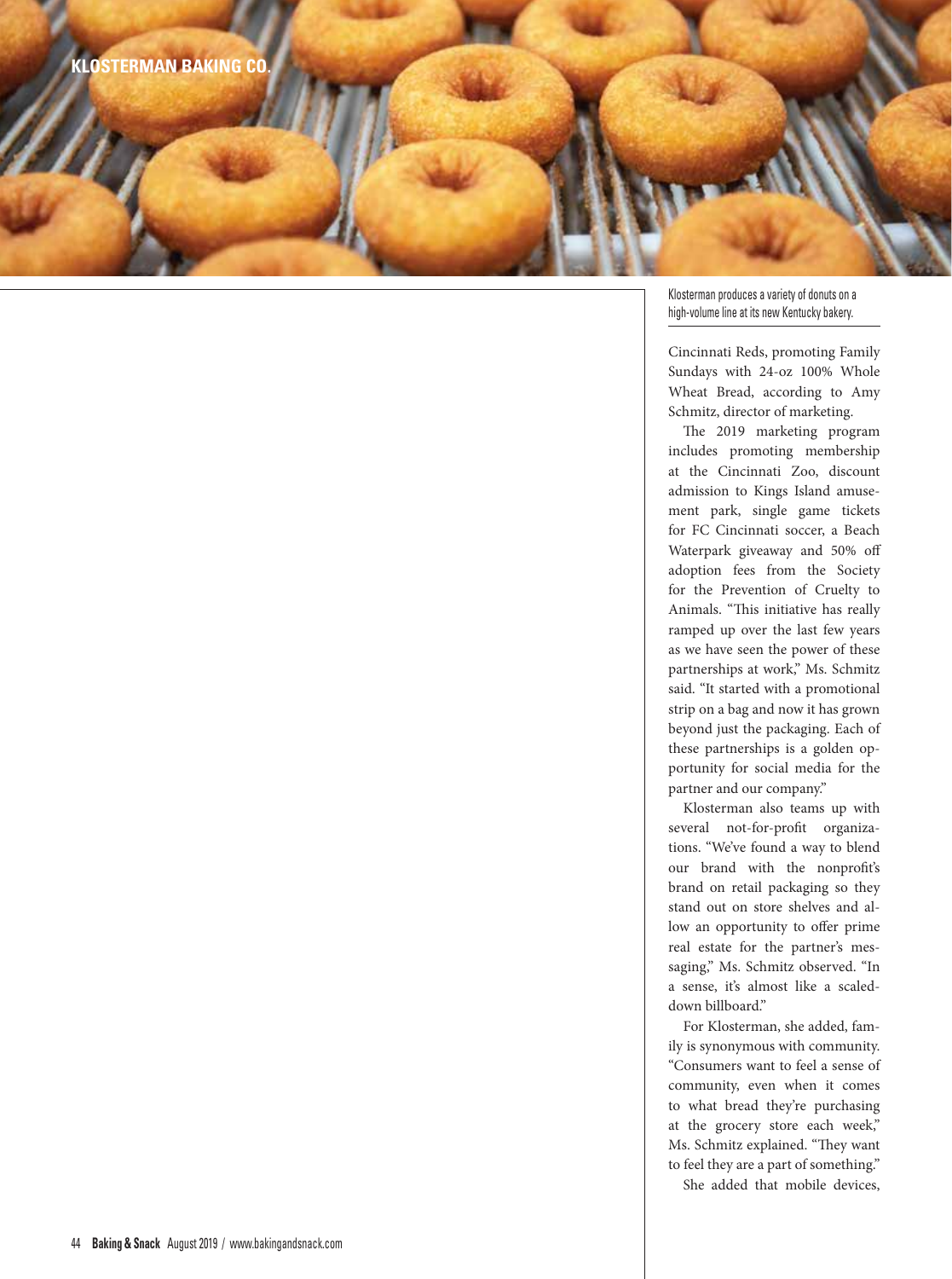## INNOVATION INTO MOTION

- **Direct Drive Cage Eliminates Chains**
- **Track Glide® Longer Belt Life**
- **Central Lubrication Longer Drive Life**
- **Patented (ABT) Auto-Belt Tensioning**

 $6.6.8.8$ 

 $0.0.0.0$ 



- **Patented (TCS) Typhoon Cleaning System**
- **Powerwash 5000 High Pressure Washer**
- **Wide Belt Support Ultra Track System**
- **Fail Safe Alert (FSA) On-Line Support**

...

ULTRA SERIES **BREAD COOLING** 

**SINCF 1919** 



20 Executive Blvd • Farmingdale, NY 11735 Phone: (631) 293-2211 • Skype: ijwfelipe Email: sales@ijwhite.com • www.ijwhite.com

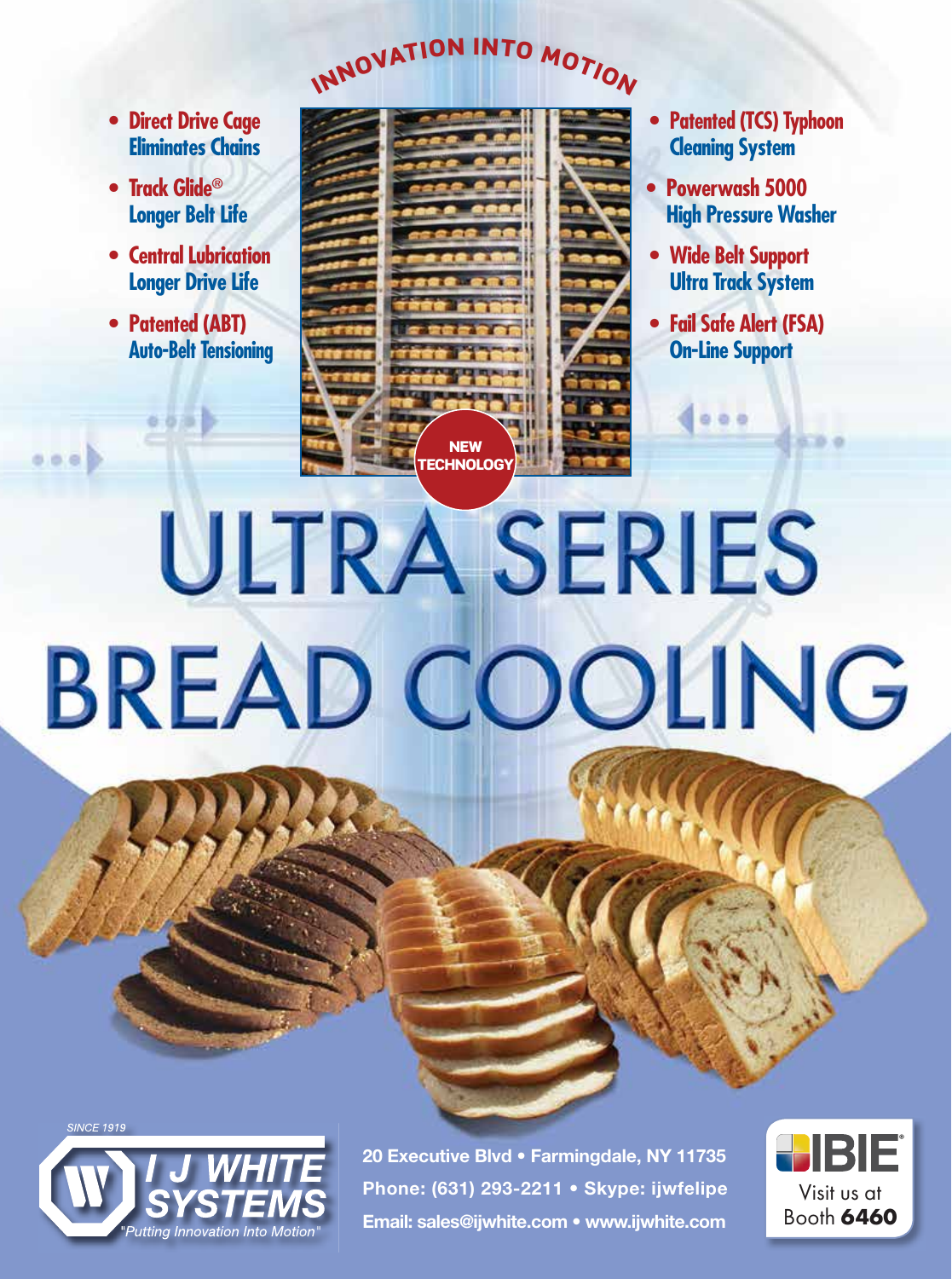apps and social media platforms have transformed the frequency of engagement consumers have with a brand, and that influences how they feel within their own experience with it. "It has opened the door for brands to be a part of consumers' daily lives and become more than an item on a shopping list," Ms. Schmitz said.

#### **Just beyond the border**

When it came to selecting the location for its new bakery, the initial search explored a variety of sites in Kentucky, Ohio and Indiana. However, Mr. Klosterman pointed out, it was the first building they saw — a leased facility that wasn't for sale at the time — that they ended up negotiating with the owner to purchase in the end.

Dozens of loaves line up for slicing and bagging in one of four systems serving the high-volume production line.

Its prime location — near four major interstates heading in all directions from close by Cincinnati/ Northern Kentucky International Airport — is just a 25-minute drive across the Ohio River from Klosterman's headquarters. Moreover, the building with 100,000 sq ft for production; 35,000 sq ft for ware-

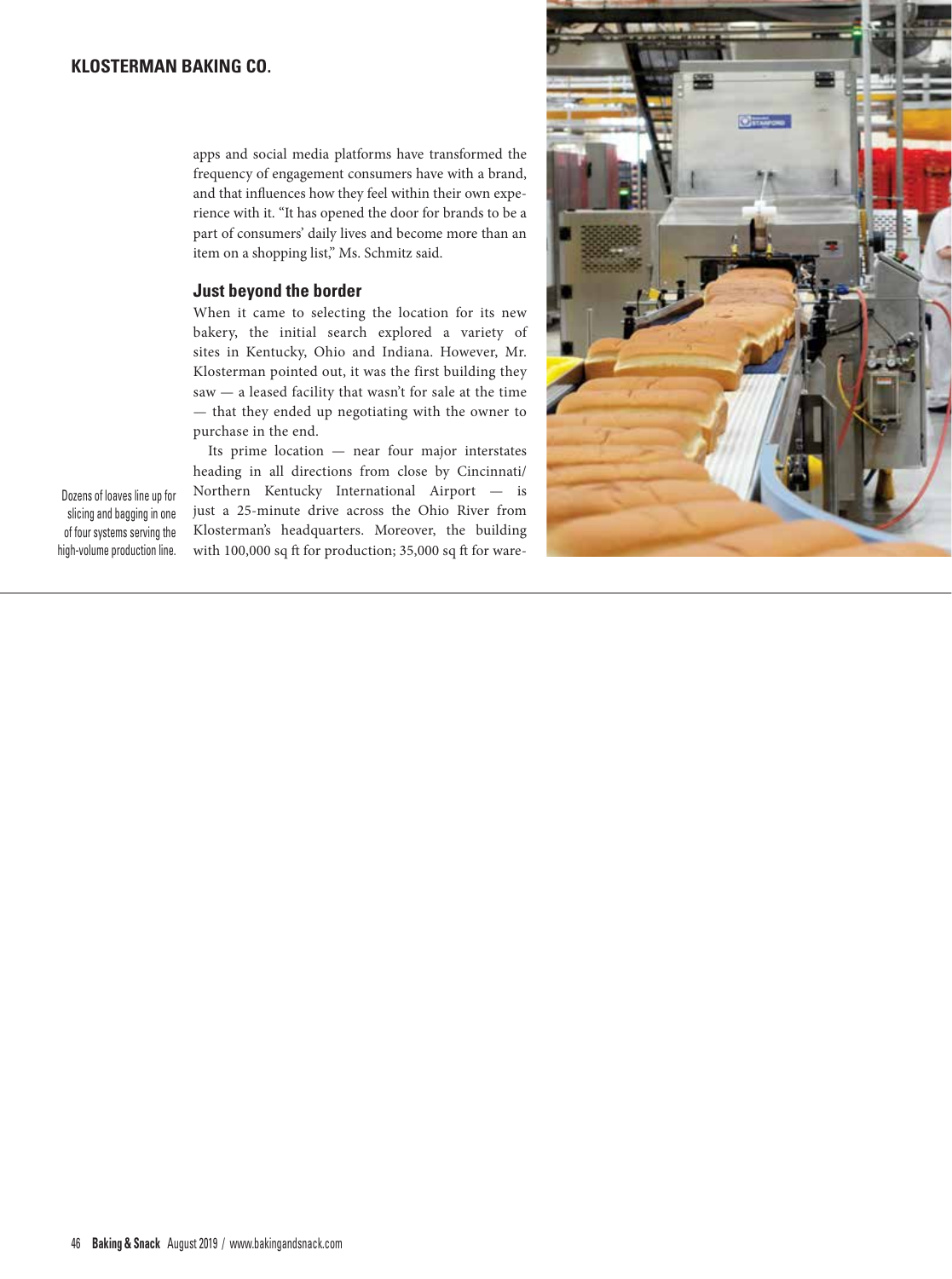

Dough pieces drop into pans that create six 8-packs of hot dog buns at a time.

house; and 60,000 sq ft in maintenance, R&D and office space fits the company's current needs and accommodates future growth, according to Mr. Stevens. "This building was in really good shape, and that helped us move quickly," he said. "Because there was a building boom going on, it would have taken us two years to build based on the availability of subcontractors in our region if we had to construct a plant from the ground up."

Mr. Klosterman collaborated with Mr. Stevens and Fred Robin, director of corporate engineering, to meticulously lay out the bakery to maximize warehousing and create a straight-line flow for efficient, high-speed bread and bun production. Other key managers involved in the planning, building and running of the bakery include Ross Anderson, CFO; Ken Redden, project engineer; Mark Duke, director of quality assurance; Sy Stohry, director of regulatory compliance; Roger Brothers, director of product development; Charlie Rea, plant manager, and Kyle Ray, plant engineer.

Mr. Stevens pointed out that sanitation also played a key role in building design and equipment selection. "BISSC standards have changed, so we incorporated the latest standards into our equipment," he said. "We kept asking ourselves, 'Is it going to make the product, and is it going to be easy to clean?' We also looked for pinch points and other key areas of safety when putting the bakery together."

He acknowledged that starting up a three-line operation and filling orders on the same day was tricky. "A lot of times, I would compare hot dog and hamburger production, and hamburgers are usually easier to run," Mr. Stevens recalled. "However, we were at speed on hot dog bun production right out-of-the-gate. Overall, it went pretty well as

startups go, but it has taken some time to hone in on some equipment to get to its full potential."

#### **Driving quality at high speeds**

From the beginning, the emphasis has been on quality assurance and food safety. Klosterman relies on Alchemy Systems training programs to train and optimize the performance of the bakery's new recruits. Today, more than 160 employees work on three shifts, or about 150 hours a week, at the Boone County bakery.

In production, three 140,000-lb silos currently supply flour to the Shick Esteve bulk ingredient handling system. There is room to add another silo for donut production — and even two more — as plant production expands. Additionally, 12,000-gal tanks hold sucrose, soy and palm oil while a two-tank clean-in-place system supplies liquid cream yeast to the bread and bun lines, and there's a dump station for minor ingredients. Mr. Stevens noted a Shick Esteve Automated Ingredient Management software system provides such front-end controls as recipe and batch management, production scheduling, lot tracking, traceabilty, and process data acquisition.

The bread and bun lines rely on a classic 3.5-hour sponge-and-dough process that uses an AMF Bakery Systems automatic trough handling and fermentation system that's engineered to eliminate heavy lifting and ensure employee safety. Overall, the fermentation rooms hold 16 bun and 26 bread troughs on a first-in-firstout basis.

The bread line is fed by one AMF 2,200-lb sponge and two 2,800-lb dough mixers. Depending on the variety, doughs mix for about 12 minutes before dropping into an AMF traveling dough chunker and vertical dual-belt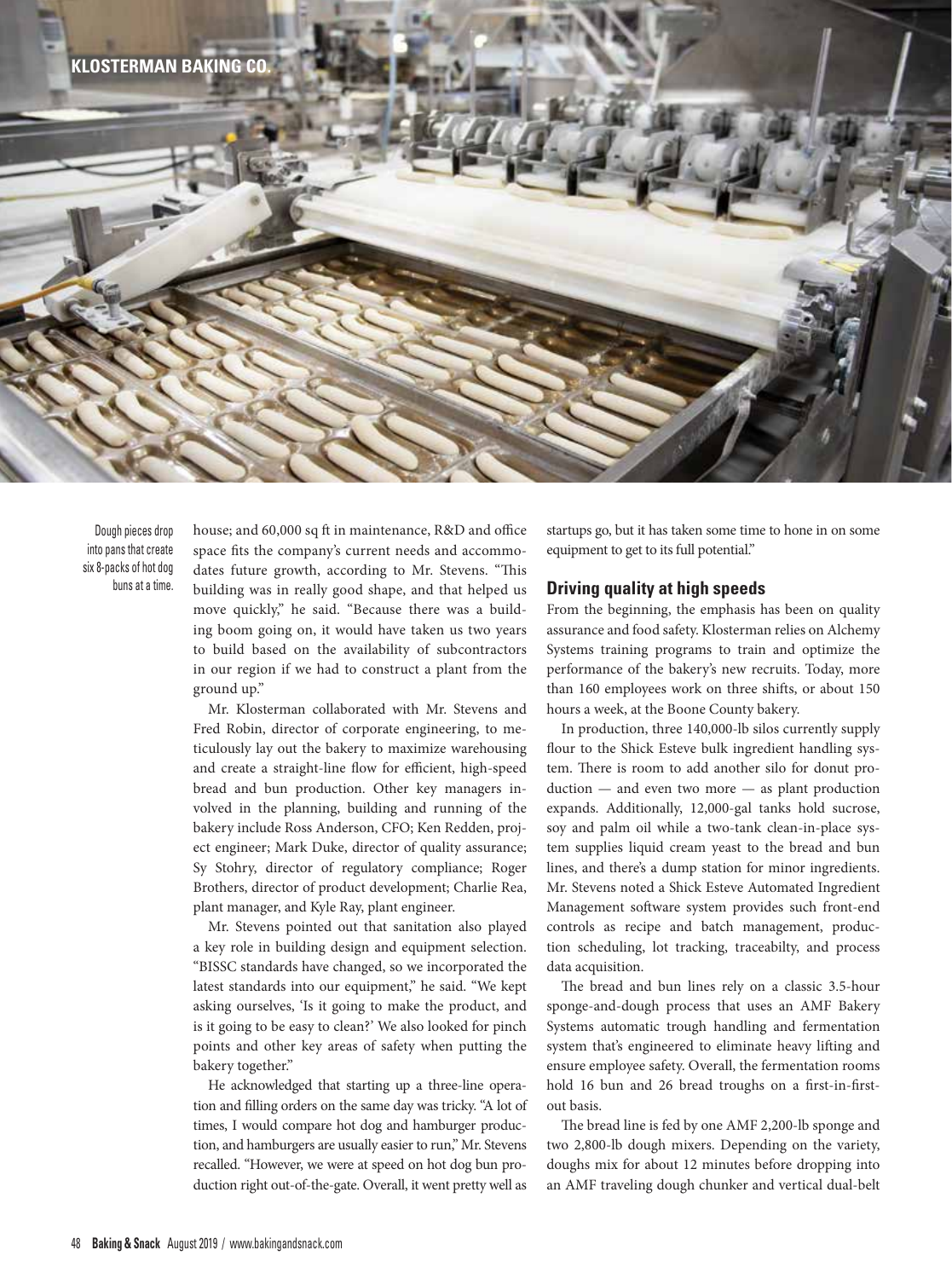conveyor system that feeds the hopper of a two-pocket AMF divider on the makeup line.

After dividing, the dough balls travel through two sets of bar rounders and receive flour dusting before entering one of two, side-byside moulding systems where they pass through a sheeter roller, a curling chain, under a pressure board and into six-strap pans, which have been coated by a light spray of release agents from a Burford Corp. pan oiler. Mr. Stevens noted the extra-wide pans carry 180 pieces a minute while moving at a lower speed, which is designed to reduce wear-and-tear and maintenance costs in the long run.

From make-up, the filled pans travel on Intralox conveyors before entering the conveyorized proofer and oven system from Stewart Systems, a Middleby Bakery company. The line is also outfitted with a Stewart pan-lidding operation and a racetrack bun cooler.

After baking and panning, the loaves travel on an IJ White dualtower spiral cooler for 60 minutes. This system incorporates several new technologies, including the Track Glide Z-6000 to eliminate potential product contamination. The spiral coolers are outfitted with an IJ White high-pressure belt washing system.

On the bun line, the bakery also uses an AMF 2,200-lb sponge and 2,800-lb dough mixer. A dough pump and a double-belt vertical conveyor feed the AMF Flex 8-pocket divider that provides accurate scaling as well as a high output with 135 strokes or 1,080 pieces a minute. Following a 1-minute intermediate proof, flour dusting and rounder-bar forming, the pieces tumble onto 40.5-in. pans to create six 8-packs of hot dog buns at a time. After traveling through a Stewart conveyorized proofer for about an hour, the pieces receive

"Besides 127 years of baking history and knowledge, we believe our relentless pursuit of exceptional customer service is what has helped us become one of America's most trusted wholesale baking companies."

Kim Klosterman, Klosterman Baking Co.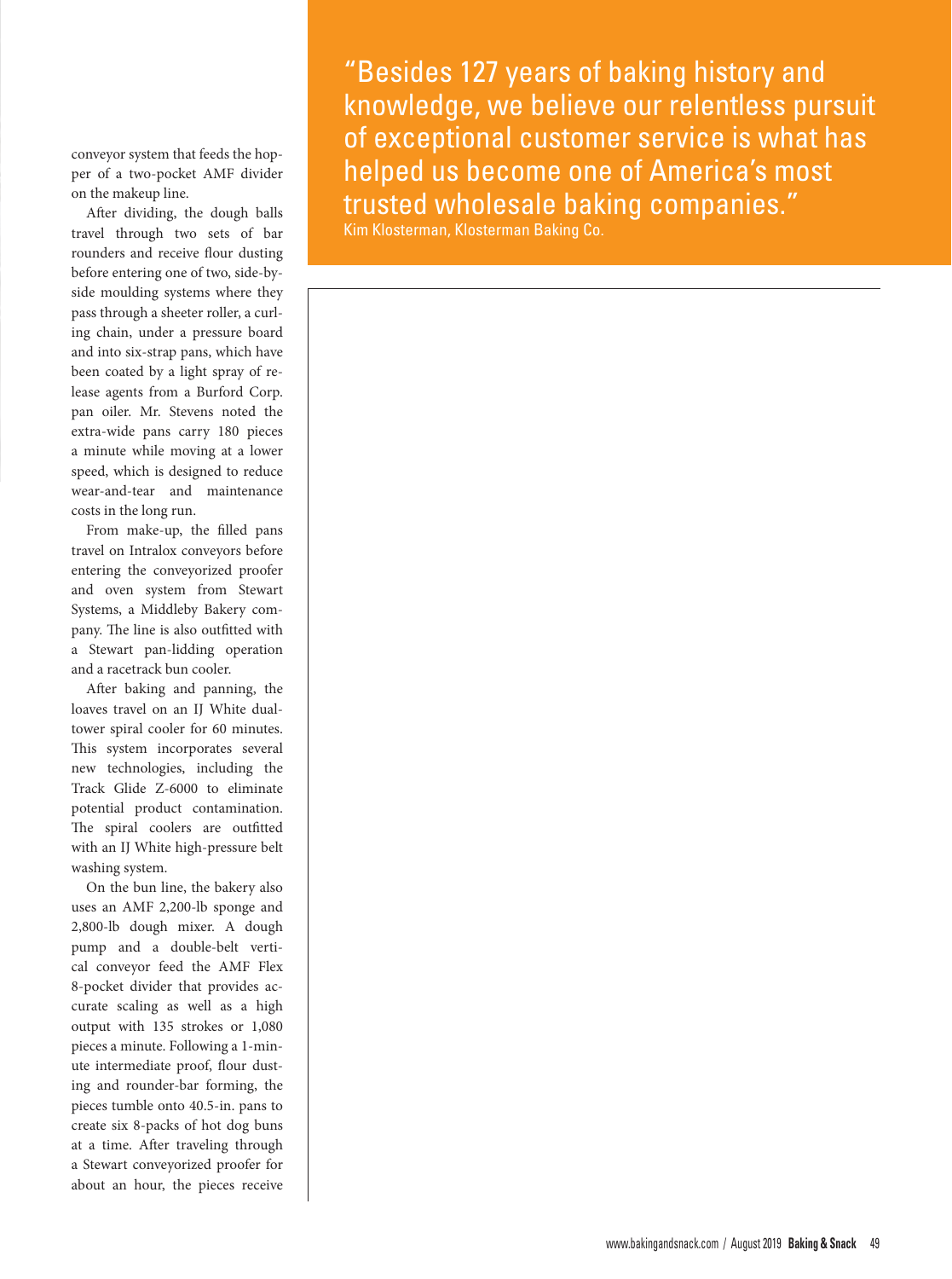#### **KLOSTERMAN BAKING CO.**

toppings from a Burford seeder if needed, then bake in the Stewart oven for up to 8 minutes, depending on the variety.

#### **Labor-saving robotics**

Located in the middle of the bakery, a Workhorse pan storage-and-retrieval system maximizes production throughput at all times. ABB robotics pick and place six bun pans at once or eight bread pans simultaneously on and off conveyors as needed. Overall, the bakery uses three types of pans for buns and five different ones for bread. In ad-

### Creating a buzz around a cause

Klosterman Baking relies on packaging, media relations, social media, traditional marketing billboards and radio commercials to tell consumers a story about the value of its nonprofit partners. "We believe wholeheartedly in the mission of each of these organizations, so we not only support them but also find ways to help them spread their message and awareness to allow them to grow beyond a simple monetary gift," said Amy Schmitz, director of marketing.

This year, the bakery's brand-new partnership with the Cincinnati Zoo and Botanical Garden highlights the importance of pollinators. "It's a perfect fit for our honey product line as bees are an essential pollinator and essential to our product," Ms. Schmitz explained. "We were able to raise \$10,000 for the Cincinnati Zoo's Pollen Nation program, dedicated to supporting bees and other pollinators in our region."

Klosterman also partners with Folds of Honor in the summer to raise funds and awareness of their critical mission so support the children and spouses of fallen military and those disabled in the line of duty. So far this year, the bakery committed \$50,000 to support scholarships for those families throughout Ohio, Kentucky and Indiana. In the fall, the bakery will support Pink Ribbon Girls, a nonprofit that provides meals, housecleaning, transportation and peer support to individuals diagnosed with breast and women's reproductive cancers. "Our goal is to raise \$10,000 to \$15,000 for them this year through product sales and support from the community," Ms. Schmitz said.

She added the company is a strong supporter of the Ronald McDonald House Charities of Greater Cincinnati.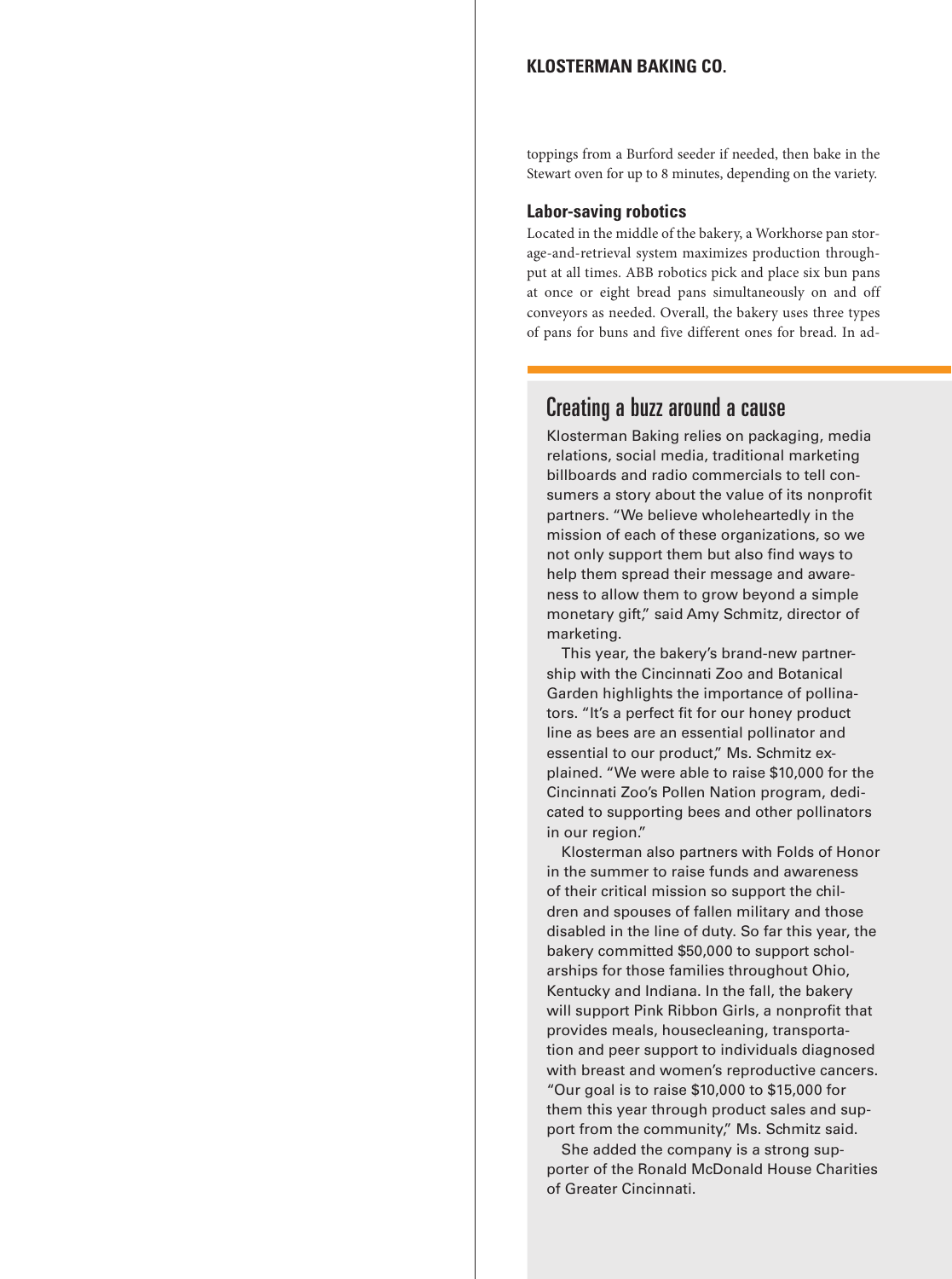

dition to its ergonomic benefits, Mr. Stevens said, the automatic system provides a de facto barrier between bread and bun production and the finished packaging department on the other side.

The versatile, automated packaging lines handle an array of bag sizes and formats while keeping labor, repetitive motion and lifting to a minimum. After cooling, freshly baked loaves are aligned and diverted through Mettler Toledo metal detection to one of four Bettendorf Stanford slicer/baggers at about 65 packages per minute. After passing through a Burford twist-tying machine, the bags flow to four GBS pattern formers and tray stackers before they're rolled to the bakery's warehouse for staging and distribution.

The bun line also has Mettler Toledo metal detection followed by four Bettendorf Stanford slicers and autoload baggers before GBS pattern forming and tray stacking.

Separately, the donut line was producing cinnamon and powdered sugar varieties during *Baking & Snack*'s exclusive visit to Klosterman's Boone County bakery this summer. After mixing in one of two VMI 400-liter spiral mixers, the batter is pumped into the hopper of the Moline system that deposits 12 donuts at a time that then travel through a 26-ft fryer, automatically flipping halfway through the 1-minute process.

The donuts travel along an IJ White spiral cooler with a 42-in.-wide belt that can handle up to 3,600 lb an hour for up to 30 minutes of dwell time for everything from holes to full-sized glazed donuts. Due to the challenges of cleaning conveyor belts for glazed products, this system incorporates dual-immersion technology for donut cooler belt-cleaning. The washing station sanitizes the belt with 140°F hot water to allow flexible production of multiple products.

Additionally, the versatile Moline line comes with a glazer and two powdered sugar and two cinnamon tumblers for donut holes and rings, as well as an Aasted chocolate-enrobing system with a 70-ft cooling tunnel that sets the chocolate coating. A Bradman Lake box former and closer provides the retail packaging for the donuts.

#### **Always looking forward**

When building the bakery, the company included several features that provide food and worker safety, as well as create a more comfortable workplace. Throughout the facility, cameras ensure security throughout the plant and allow Mr. Stevens and key management personnel to monitor

Above: The bakery's robotic pan storage-and-retrieval system eliminates labor and keeps the bread and bun lines operating smoothly. Bottom: Klosterman's Boone County bakery produces 15 different varieties of packaged bread for the retail market.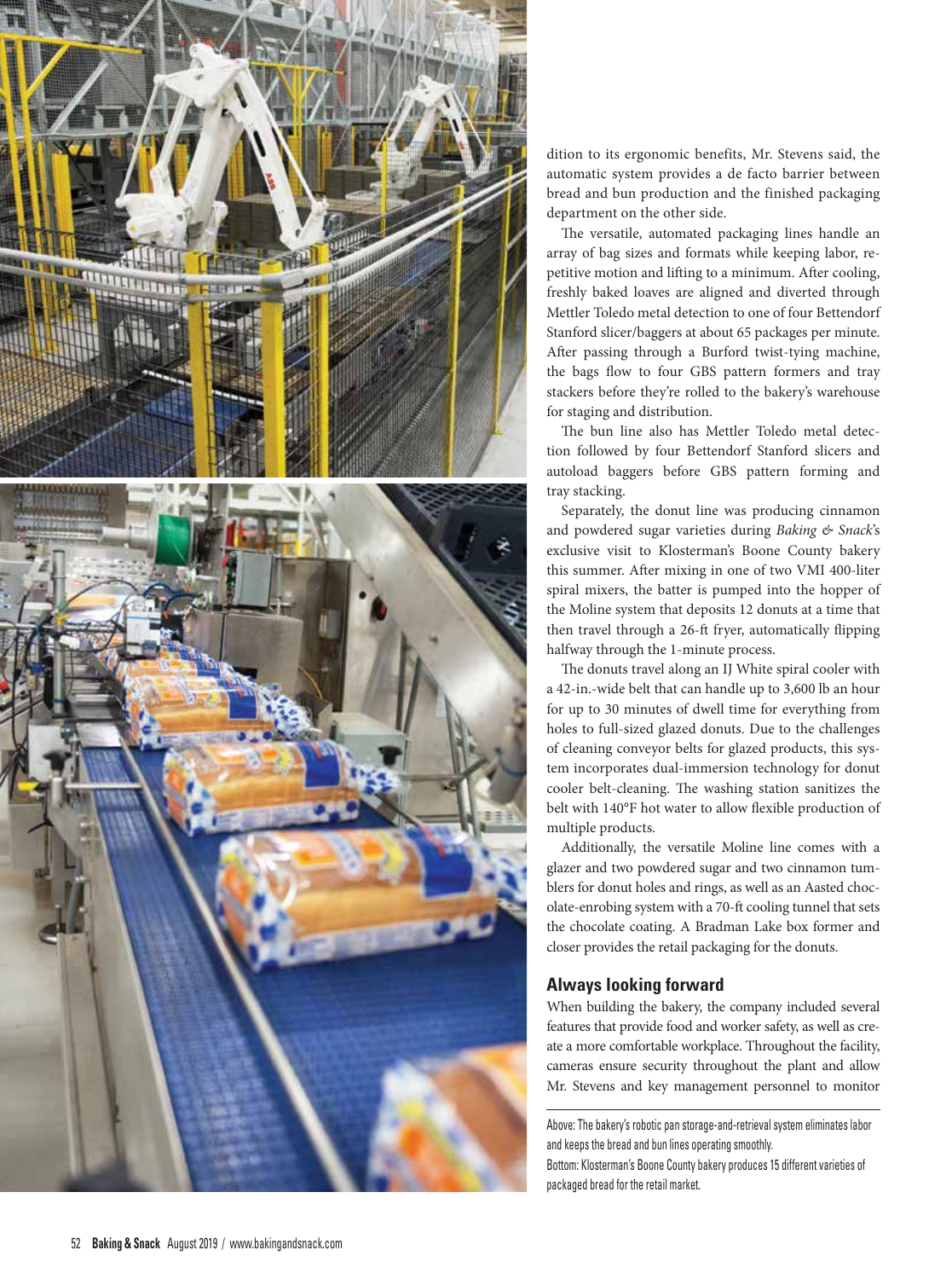

Bread dough pieces go through two side-by-side moulding stations before traveling in pans to the conveyorized proofer. production even while they're visiting other facilities.

Meanwhile, on the production floor, the ventilation system cycles the air six times hourly and directs enhanced circulation into key areas, such as near the oven, to maintain steady temperatures and deliver fresh ambient air to cool products even during the hot summer months.

Klosterman also added other comfort features. "Our bakery also features an open, sunlit cafeteria with free coffee and ice water, designed to give associates break time in a naturally lit environment," Mr. Stevens noted. "Clean, easy-access locker rooms allow employees to come and go with ease, and a variety of conference rooms can accommodate small to large groups for training, meetings and team events."

During the 2019 International Baking Industry Exposition, which runs Sept. 7-11 in Las Vegas, expect the Klosterman team to be actively walking the show floor as they search for new ways to boost capacity and further automate the Boone County bakery. "We do have plans for a fourth line probably within the next